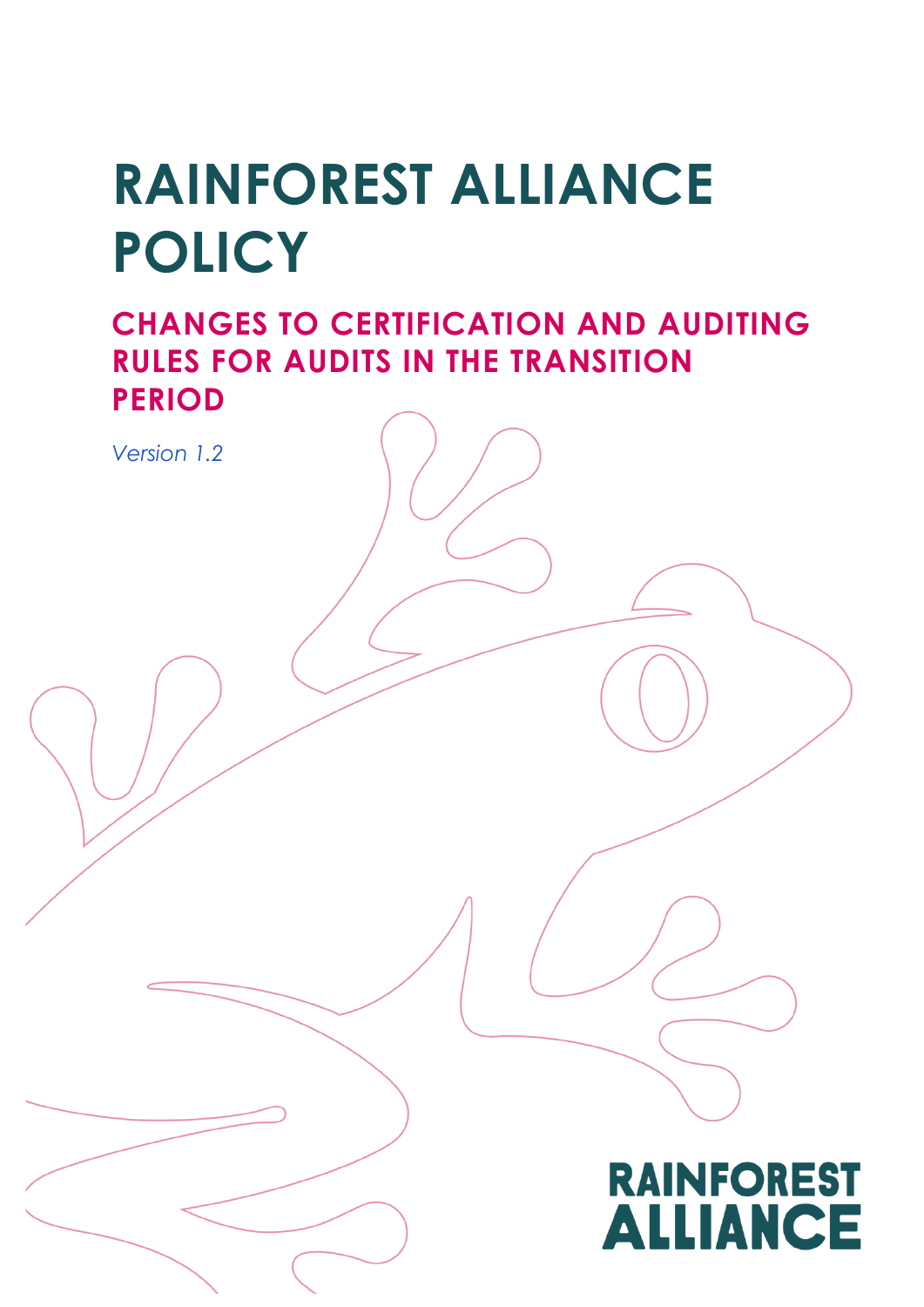

The Rainforest Alliance is creating a more sustainable world by using social and market forces to protect nature and improve the lives of farmers and forest communities.

#### Translation Disclaimer

For any question related to the precise meaning of the information contained in the translation, please refer to the official English version for clarification. Any discrepancies or differences in meaning due to translation are not binding and have no effect for auditing or certification purposes.

#### More information?

For more information about the Rainforest Alliance, visit [www.rainforest-alliance.org](http://www.rainforest-alliance.org/) or contact [info@ra.org,](mailto:info@ra.org) or contact the Rainforest Alliance Amsterdam Office, De Ruijterkade 6, 1013AA Amsterdam, The Netherlands.

| <b>Document Name:</b>                                                                                                                                                               |                   | <b>Document Code:</b>                                        | Version:           |
|-------------------------------------------------------------------------------------------------------------------------------------------------------------------------------------|-------------------|--------------------------------------------------------------|--------------------|
| Policy on changes to certification and<br>auditing rules for audits in the transition<br>vear                                                                                       |                   | SA-P-GA-8-V1.2                                               | 1.2                |
| Date of first<br>publication:                                                                                                                                                       | Date of revision: | <b>Valid From:</b>                                           | <b>Expires by:</b> |
| July 13, 2021                                                                                                                                                                       | May10, 2022       | July 1, 2021                                                 | June 30, 2023      |
| Developed by:                                                                                                                                                                       |                   | Approved by:                                                 |                    |
| Global Assurance                                                                                                                                                                    |                   | Director of Standards and Assurance                          |                    |
| Linked to:                                                                                                                                                                          |                   |                                                              |                    |
| Requirements.<br>SA-S-SD-2 Rainforest Alliance Sustainable Agriculture Standard. Supply Chain<br>$\bullet$<br>Requirements.<br>SA-R-GA-2 Rainforest Alliance 2020 Transition Rules. |                   |                                                              |                    |
| <b>Replaces:</b>                                                                                                                                                                    |                   |                                                              |                    |
| \$A-P-GA-8-V1.1 Policy on changes to certification and auditing rules for audits in the<br>transition year                                                                          |                   |                                                              |                    |
| <b>Applicable to:</b>                                                                                                                                                               |                   |                                                              |                    |
| CBs, certificate holders and prospect certificate holders                                                                                                                           |                   |                                                              |                    |
| Country/Region:                                                                                                                                                                     |                   |                                                              |                    |
| All                                                                                                                                                                                 |                   |                                                              |                    |
| Crop:                                                                                                                                                                               |                   | <b>Type of Certification:</b>                                |                    |
| All crops                                                                                                                                                                           |                   | Farm certificate holders<br>Supply Chain certificate holders |                    |

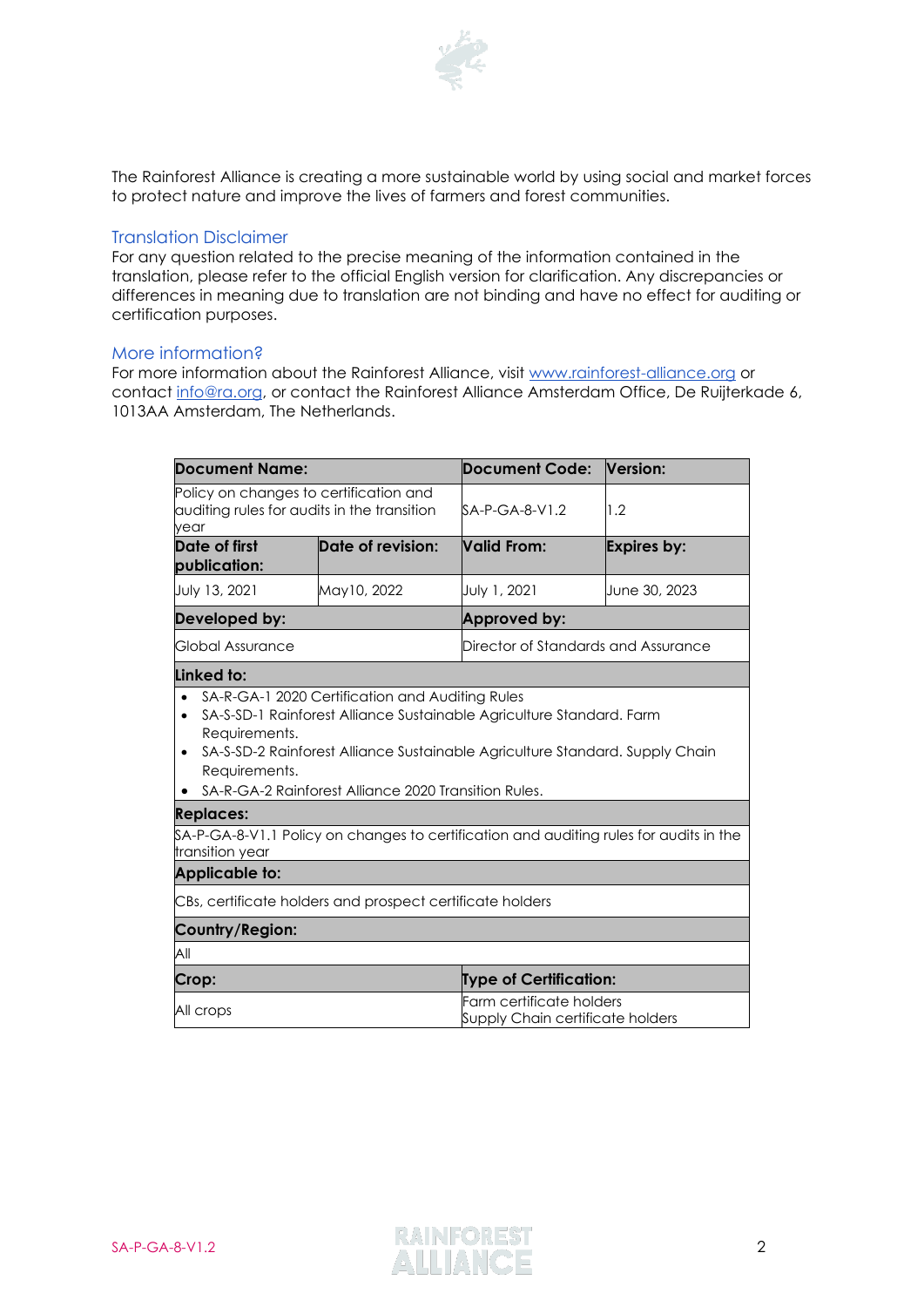

# **MAIN CHANGES FROM VERSION OF 13 JULY 2021**

The table below summarizes the main changes in this version of the policy from the previous version published on 13 July 2021

| <b>Section</b>            | Change                                                                                                                                              |
|---------------------------|-----------------------------------------------------------------------------------------------------------------------------------------------------|
| CAR <sup>1</sup> 1.4.20   | DELETED: Audit planning sent exclusively through the CB management email.                                                                           |
| (pr. <sup>2</sup> 1.4.24) | NEW: Rainforest Alliance may request an overview of signed contracts.                                                                               |
| CAR 1.4.22                | NEW: Rainforest Alliance may request additional information for the license review                                                                  |
| (pr. 1.4.26)              | process, based on a list of main risks per country that will be provided.                                                                           |
| CAR 1.4.46                | DELETED: Until further notice, the license request process will not be done in the<br>RACP. This is now covered in the Certification Rules, v. 1.2. |
| CAR 1.5.4<br>(pr. 1.5.5)  | DELETED: Reference to the Transition Rules, as this document will not be binding<br>anymore.                                                        |
| CAR 1.5.44                | NEW: Follow-up audits to be carried out remotely, with few exceptions. On-site follow-<br>up audits must be included in the CB audit plan.          |
| CAR 1.5.45                | NEW: Rainforest Alliance may request the CB to carry out a follow-up audit remotely.                                                                |
| CAR 1.7.10<br>(d)         | NEW: Clarification for those CHs who hold their first transition audit between 1 July<br>2021 and 30 September 2022.                                |
|                           | MODIFIED: Two transition years, instead of one.                                                                                                     |
| CAR 1.8.1                 | NEW: CBs to facilitate the transfer process.                                                                                                        |
| CAR 2.4.10                | NEW: Witness audits of internal inspectors are not mandatory during the transition<br>period.                                                       |
| CAR 2.5.7                 | NEW: During the transition period, this section is replaced by the use of the CAF.                                                                  |
| CAR 2.13.4                | NEW: In some cases, Rainforest Alliance may require the CBs to describe the<br>evidence of conformity as well.                                      |
|                           | NEW: Geolocation data of farm units with non-certified crops is not required during<br>the transition period.                                       |
| TR <sup>3</sup> F4        | NEW: Binding date for smart meter requirements.                                                                                                     |
| <b>TR F49</b>             | NEW: Binding date for the Salary Matrix requirement.                                                                                                |
| <b>TR F56</b>             | NEW: Validity of the second transition audit certificate.                                                                                           |
| <b>TRF74</b>              | NEW: Transition rule that remains applicable.                                                                                                       |
| <b>TR SC111</b>           | NEW: Transition rule that remains applicable.                                                                                                       |
| <b>TR SC112</b>           | NEW: Transition rule that remains applicable.                                                                                                       |

# **1. INTRODUCTION**

The 2020 Rainforest Alliance Certification Program introduces several important innovations that will strengthen our assurance system. We recognise that these will need additional time to be fully implemented. Rainforest Alliance therefore authorizes the changes summarized in

<sup>2</sup> **Pr.** – Numbering of this clause in the previous version of the Certification and Auditing Rules.



<sup>&</sup>lt;sup>1</sup> CAR – Certification and Auditing Rules.

<sup>3</sup> **TR** – Transition Rules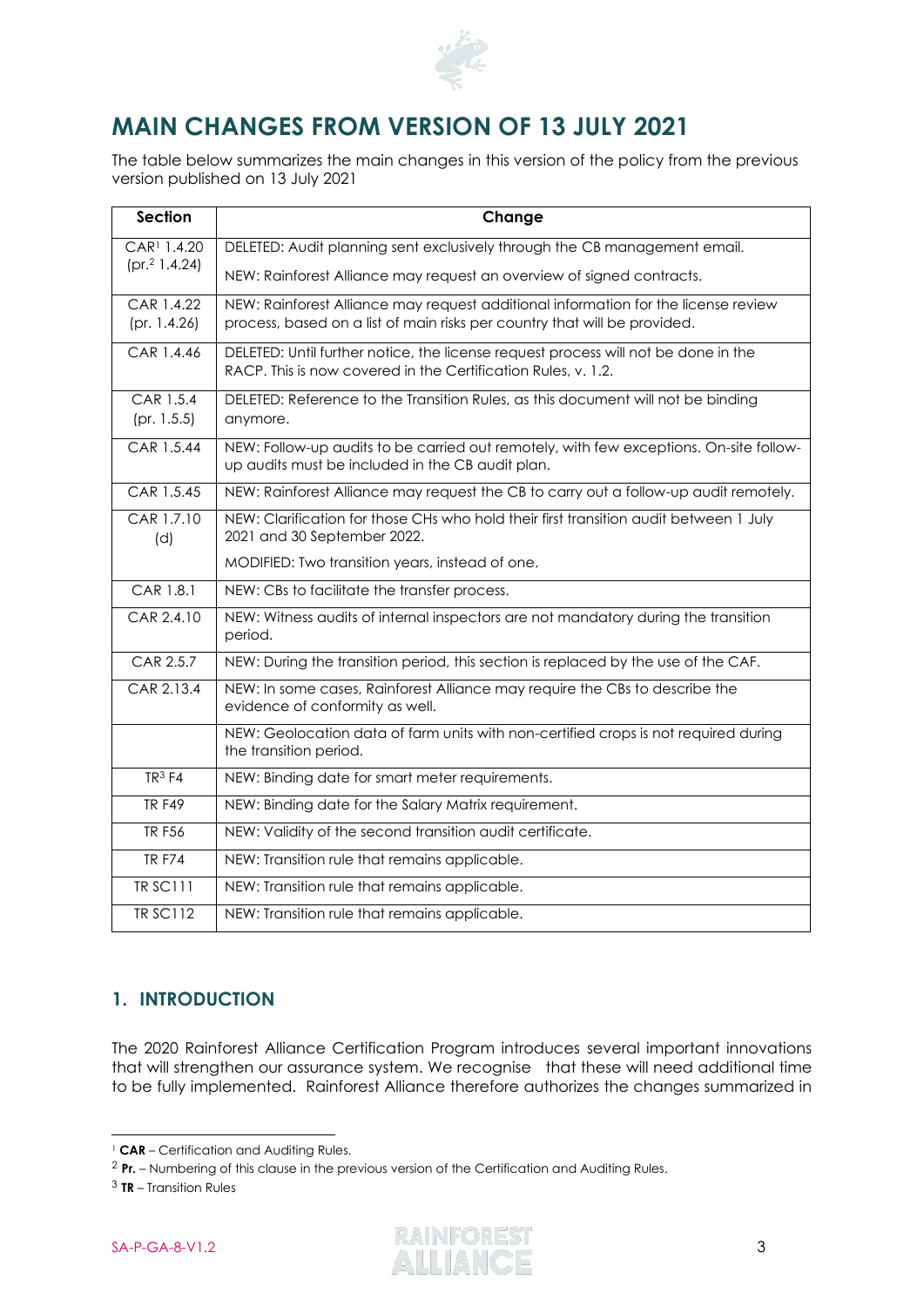

this policy, during the two transition years. This policy describes the changes to ensure consistent implementation of the Certification and Auditing Rules across the program.

## **2. GLOSSARY AND ABBREVIATIONS**

- **CAF** Certification Application Form
- **CAR** 2020 Rainforest Alliance Certification and Auditing Rules
- **CB** Certification Body
- **CH** Certificate Holder
- **RACP** Rainforest Alliance Certification Platform

#### **3. OBJECTIVES**

Communicate the authorized changes to the published Certification and Auditing Rules, version 1.1 to enable smooth Transition Certification Audits.

## **4. POLICY**

The changes described in the table below are only applicable to Transition Certification Audits.

| <b>Section</b> |                                                                                                                                                                             |                                                                                                                                                                                                                                                                                                                                                                                                                                                                                                                                                                                                                                                                                                                    |
|----------------|-----------------------------------------------------------------------------------------------------------------------------------------------------------------------------|--------------------------------------------------------------------------------------------------------------------------------------------------------------------------------------------------------------------------------------------------------------------------------------------------------------------------------------------------------------------------------------------------------------------------------------------------------------------------------------------------------------------------------------------------------------------------------------------------------------------------------------------------------------------------------------------------------------------|
| in CAR         | <b>Current Rule</b>                                                                                                                                                         | <b>Authorized Modifications</b>                                                                                                                                                                                                                                                                                                                                                                                                                                                                                                                                                                                                                                                                                    |
| 1.4.20         | The CB shall indicate the scheduled start<br>date of the audit in the RACP 6 weeks<br>before the first day of the audit<br>(certification, re-certification, surveillance). | During the transition years, CBs are not<br>required to set the first day of audit six<br>weeks ahead. CBs may start the audit<br>sooner, as long as the audit date is agreed<br>upon with the client and enough<br>preparation for the audit has been made.<br>CBs are required to inform RA of their<br>monthly audit planning biweekly, no later<br>than the 14 <sup>th</sup> and the 28 <sup>th</sup> of each month,<br>indicating tentative and confirmed dates.<br>Rainforest Alliance reserves the right to<br>request the CB for an overview of the<br>signed contracts with CHs.                                                                                                                          |
| 1.4.22         | All CHs shall complete or revise their audit<br>preparation or endorsement data and<br>provide the applicable documents/data<br>from the list below: [list of 12 documents] | For the transition audits the CHs only have<br>to provide the following five documents to<br>the CB before the audit:<br>Certification scope information in the<br>а.<br>CAF.<br>Self-Assessment,<br>b.<br>Group Member Registry,<br>$C_{\star}$<br>Checklist of applicable requirements,<br>d.<br>Latest audit report and transaction<br>e.<br>reports, if applicable.<br>Supply chain CHs, must also provide<br>the results of the Supply Chain Risk<br>Assessment (SCRA) calculation of<br>verification level.<br>CBs are still required to verify the other<br>documents listed in rule 1.4.22 during the<br>audit.<br>Rainforest Alliance reserves the right to<br>request additional information from the CB |

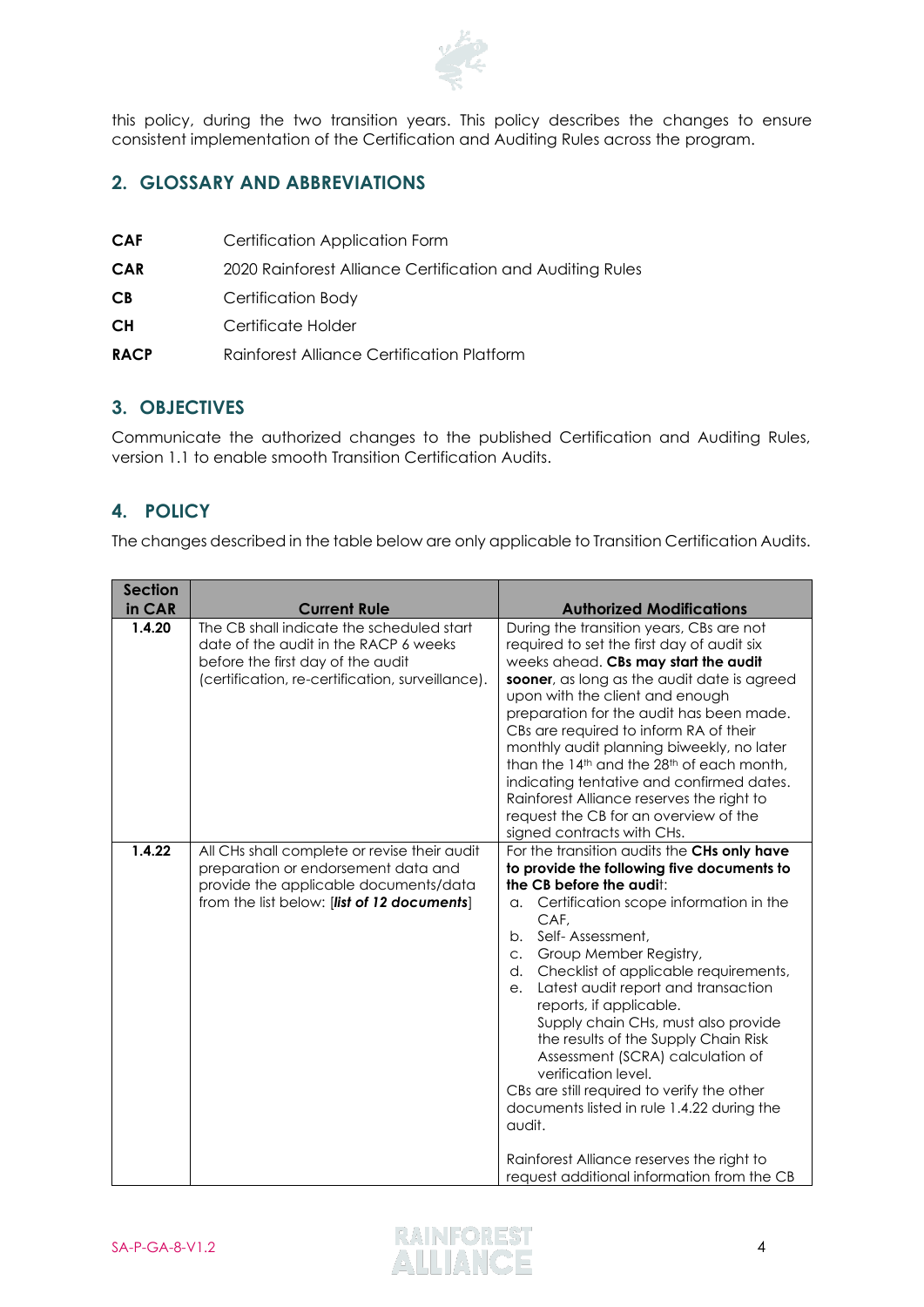

| <b>Section</b><br>in CAR | <b>Current Rule</b>                                                                                                                                                                                                                                                                                                                                                                                                                                                                                                                                                                      | <b>Authorized Modifications</b>                                                                                                                                                                                                                                                                                                                                                                                                                                                                                                                                                                                                                                        |
|--------------------------|------------------------------------------------------------------------------------------------------------------------------------------------------------------------------------------------------------------------------------------------------------------------------------------------------------------------------------------------------------------------------------------------------------------------------------------------------------------------------------------------------------------------------------------------------------------------------------------|------------------------------------------------------------------------------------------------------------------------------------------------------------------------------------------------------------------------------------------------------------------------------------------------------------------------------------------------------------------------------------------------------------------------------------------------------------------------------------------------------------------------------------------------------------------------------------------------------------------------------------------------------------------------|
|                          |                                                                                                                                                                                                                                                                                                                                                                                                                                                                                                                                                                                          | as part of the license review process based                                                                                                                                                                                                                                                                                                                                                                                                                                                                                                                                                                                                                            |
|                          |                                                                                                                                                                                                                                                                                                                                                                                                                                                                                                                                                                                          | on a list of main risks per country that will be<br>provided.                                                                                                                                                                                                                                                                                                                                                                                                                                                                                                                                                                                                          |
| 1.5.44                   | The CB shall decide if it is necessary to<br>perform the follow-up audit on-site or if a<br>desk follow-up audit suffices. A desk follow-<br>up audit may be limited to remote<br>verification of evidence of closure, if the<br>CB deems it sufficient.                                                                                                                                                                                                                                                                                                                                 | All follow-up audits must be carried out<br>remotely and only be used to confirm<br>closure of nonconformities that cannot be<br>demonstrated with updated documentation<br>or closed with an action plan, as per clause<br>$1.7.10$ (d).<br>Nonconformities that cannot be closed<br>with a plan are typically systemic, severe<br>issues related to practices, not only missing<br>documents.<br>Follow-up audits may be carried out on site<br>only when it is crucial to do in-person                                                                                                                                                                              |
|                          |                                                                                                                                                                                                                                                                                                                                                                                                                                                                                                                                                                                          | interviews with workers or check<br>implementation of key measures in the<br>field.<br>CBs must inform RA in advance through<br>the audit planning process if they intend to<br>conduct a follow-up audit onsite and<br>indicate the reason for this, OR If a follow-<br>up audit is conducted onsite the CB must<br>indicate the reason for the onsite check in<br>the Final Audit Report.                                                                                                                                                                                                                                                                            |
| 1.5.45                   | The Rainforest Alliance reserves the rights<br>to require the CB to perform an on-site<br>follow-up audit, regardless of the CB's<br>decision, at any time during the<br>certification cycle                                                                                                                                                                                                                                                                                                                                                                                             | The Rainforest Alliance may request the CB<br>to perform a remote follow-up audit.                                                                                                                                                                                                                                                                                                                                                                                                                                                                                                                                                                                     |
| 1.5.4                    | In addition to the certification and<br>surveillance audits, the CB shall carry out<br>surprise audits on at least 10% of the CHs in<br>their portfolio or Rainforest Alliance CHs to<br>verify continuity of conformity of the<br>selected CBs.                                                                                                                                                                                                                                                                                                                                         | Surprise audits are not mandatory during<br>the transition years.                                                                                                                                                                                                                                                                                                                                                                                                                                                                                                                                                                                                      |
| 1.7.10                   | The CH shall submit a proposed corrective<br>action plan to the CB that includes:                                                                                                                                                                                                                                                                                                                                                                                                                                                                                                        |                                                                                                                                                                                                                                                                                                                                                                                                                                                                                                                                                                                                                                                                        |
| (d)                      | In the event that the long-term solution to<br>the root cause requires more than the<br>maximum time frame allowed for closure<br>of the NC, the NC may be closed with a<br>corrective action plan, as long as the full<br>implementation of the correction (of the<br>short-term solution) has been completed<br>within 10 weeks and the actions in the<br>corrective action plan are concrete, time-<br>bound, have started within the maximum<br>allowed time frame, and will be finalized<br>before the end of the certificate of the CH<br>and no later than the below time frames: | During the transition period audits, any NCs<br>which require long-term solutions to<br>address root causes may be closed by an<br>action plan that goes beyond the 10-week<br>period for NC closure, provided that the<br>actions have been started during the 10-<br>week correction period and will be<br>completed by the certification audit of the<br>first certification cycle <sup>4</sup> .<br>For CHs who hold their first transition audit<br>between 1 July 2021 and 30 September<br>2022, the action plan should indicate<br>clearly those actions to be completed by<br>the second transition audit and any<br>additional actions to be completed by the |



<sup>4</sup> Compliance of requirement **1.2.3**, where suppliers and subcontractors need to be compliant and certified, will only be checked during the certification audit of the first certification cycle.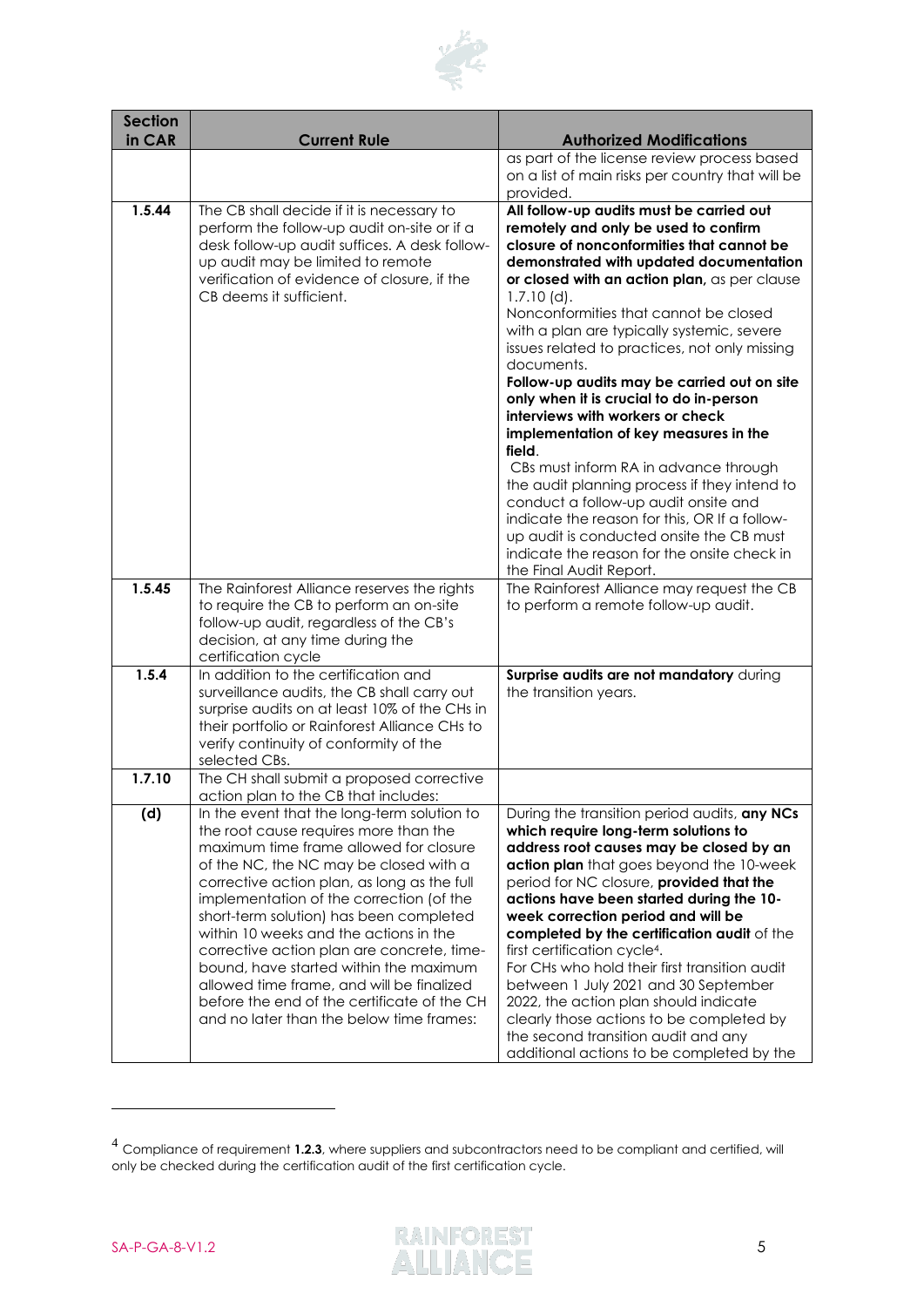

| <b>Section</b><br>in CAR | <b>Current Rule</b>                                                                      | <b>Authorized Modifications</b>                                                          |
|--------------------------|------------------------------------------------------------------------------------------|------------------------------------------------------------------------------------------|
|                          |                                                                                          | certification audit of the first certification                                           |
|                          |                                                                                          | cycle.<br>Additionally, groups with more than 500                                        |
|                          |                                                                                          | smallholder members, who cannot feasibly                                                 |
|                          |                                                                                          | close NCs related to requirement 1.2.12                                                  |
|                          |                                                                                          | (geolocation data) during the two-year<br>transition period, shall send the CB a         |
|                          |                                                                                          | comprehensive justification of why                                                       |
|                          |                                                                                          | correction will take longer.                                                             |
|                          |                                                                                          | The group shall present a plan to achieve                                                |
|                          |                                                                                          | 100% implementation no later than the<br>certification audit of the second               |
|                          |                                                                                          | certification cycle. This plan must have                                                 |
|                          |                                                                                          | concrete targets for each year and                                                       |
|                          |                                                                                          | progress against these targets must be                                                   |
|                          |                                                                                          | documented. Failing to achieve any of<br>these will result in a NC for the group.        |
| 1.8.1                    | Certificates may only be transferred from                                                | During the transition, period CHs may hire                                               |
|                          | one CB to another for a new certification                                                | any CB authorized for the country and                                                    |
|                          | cycle (therefore they can only be                                                        | scope. CBs shall facilitate this process for<br>CHs and not hinder it by any means.      |
| 1.8.4                    | transferred once every 3 years).<br>Transfers or certification applications to           | This rule does not apply during the transition                                           |
|                          | new CBs shall not be accepted for CHs                                                    | period.                                                                                  |
|                          | that: [list of five elements]                                                            |                                                                                          |
| 1.8.5                    | Certificate transfer requests shall be made<br>in the RACP by the CH requesting a        | This rule does not apply during the transition<br>period.                                |
|                          | transfer.                                                                                |                                                                                          |
| 1.8.7                    | The current CB shall acknowledge receipt                                                 | A CB cannot sign an agreement with a CH if                                               |
|                          | of the transfer request sent by the                                                      | the CB that carried out the previous audit                                               |
|                          | organization and notify the new CB within<br>1 week of the request. The current CB shall | of the CH has informed the new CB there<br>are pending payments. In this case the new    |
|                          | indicate to the CH if there are any                                                      | CB must receive and keep evidence that                                                   |
|                          | pending financial obligations that must be                                               | pending financial obligations to the                                                     |
|                          | settled before the transfer can take place.                                              | previous CB have been settled before                                                     |
|                          | If there are no pending financial<br>obligations, then the new CB can accept             | accepting to audit the CH.                                                               |
|                          | the request and is free to contact the CH                                                |                                                                                          |
|                          | to begin the application and certification                                               |                                                                                          |
| 1.8.8                    | process.<br>The new CB shall review the CH's profile in                                  | This rule does not apply during the transition                                           |
|                          | advance of the transfer and before                                                       | period.                                                                                  |
|                          | accepting the transfer request. This review                                              |                                                                                          |
| 2.3.18                   | shall include: [list of six elements]<br>The CB shall upload the audit risk              |                                                                                          |
|                          | assessment to RACP for each audit at least                                               | CBs are not required to upload the Audit<br><b>Risk Assessment to the RACP two weeks</b> |
|                          | 2 weeks prior to the first date of the audit,                                            | before the audit, during the transition                                                  |
|                          | together with the detailed audit plan.                                                   | period. However, CBs must complete the                                                   |
|                          |                                                                                          | CH risk assessment in the CAF and include<br>it when submitting the audit report and     |
|                          |                                                                                          | provide it to RA before this submission on                                               |
|                          |                                                                                          | request.                                                                                 |
| 2.3.19                   | The audit risk assessment performed by the<br>CB for each audit shall consider at a      | The CB will only need to complete a<br>calculation of the risk level of the CH in the    |
|                          | minimum: [list of 21 elements]                                                           | <b>CAF.</b> The CB will use this assessment to                                           |
|                          |                                                                                          | identify particular areas of risk to verify                                              |
|                          |                                                                                          | during the audit, as per rule 2.3.20 and to                                              |
|                          |                                                                                          | calculate the minimum audit duration as<br>per section 2.5                               |
| 2.4.3.b                  | For all the sampling calculations: Unless                                                | When the calculated number is smaller                                                    |
|                          | otherwise specified in specific rules in this                                            | than 5, the CB shall include at least 3                                                  |

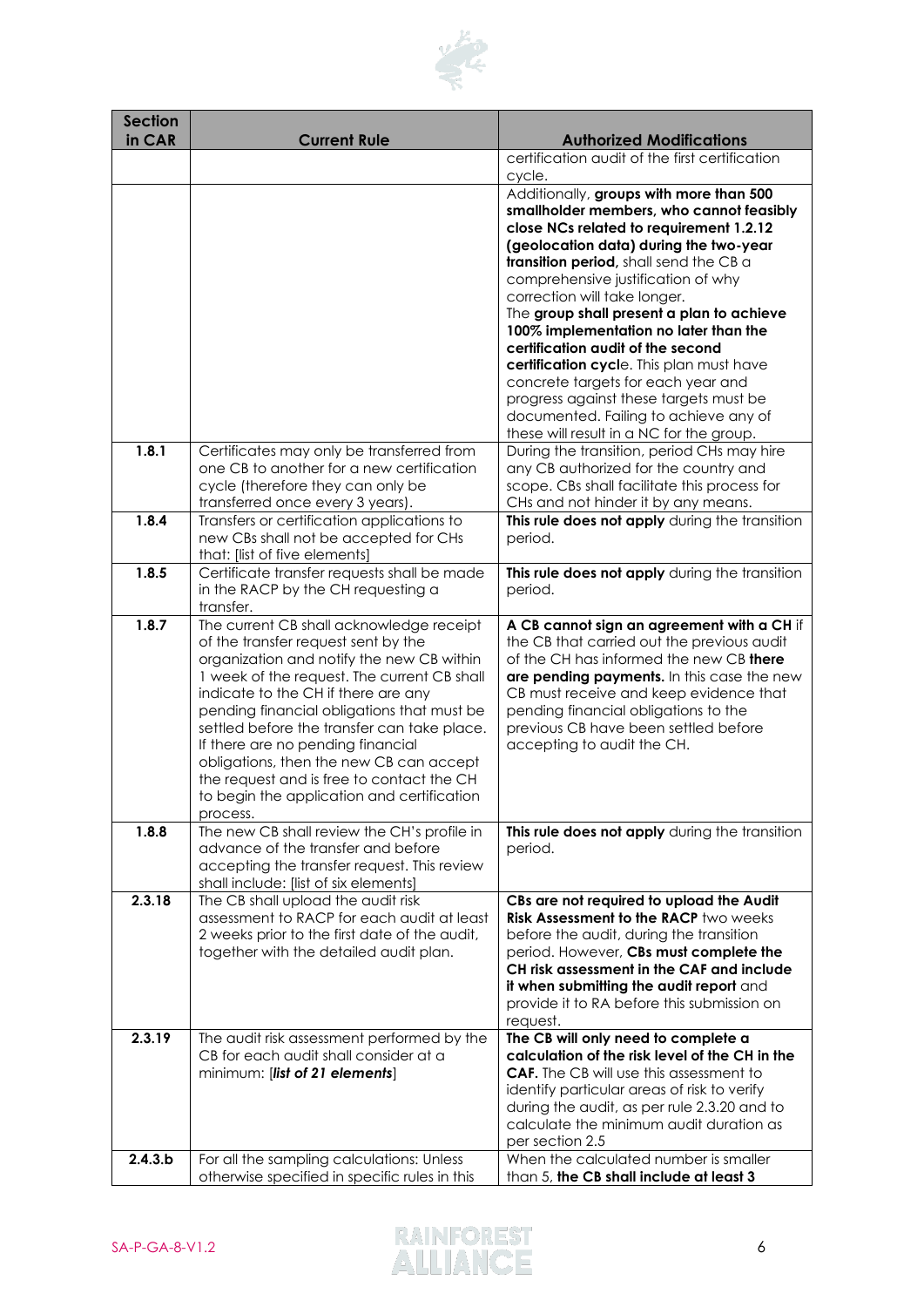

| <b>Section</b>             |                                                                                                                                                                                                                                                                                                                                                                                                                                                |                                                                                                                                                                                                                                                                                                                                                                                                                                                                                                                                                                         |
|----------------------------|------------------------------------------------------------------------------------------------------------------------------------------------------------------------------------------------------------------------------------------------------------------------------------------------------------------------------------------------------------------------------------------------------------------------------------------------|-------------------------------------------------------------------------------------------------------------------------------------------------------------------------------------------------------------------------------------------------------------------------------------------------------------------------------------------------------------------------------------------------------------------------------------------------------------------------------------------------------------------------------------------------------------------------|
| in CAR                     | <b>Current Rule</b>                                                                                                                                                                                                                                                                                                                                                                                                                            | <b>Authorized Modifications</b>                                                                                                                                                                                                                                                                                                                                                                                                                                                                                                                                         |
| 2.4.10                     | document, when the calculated number is<br>smaller than 5, the CB shall include at least<br>5 or all such subjects (farms,<br>persons/workers, documents, transactions,<br>etc.) in the audit sample when the<br>population size is smaller than 5.<br>The CB audit team shall perform the<br>witness audit of at least the square root of<br>total number of internal inspectors or 8,                                                        | <b>elements</b> , in the case of persons/workers,<br>documents, transactions, etc. For the<br>number of farm units, when the calculated<br>number is smaller than 5, the CB shall<br>include at least 2 farm units.<br>This rule does not apply during the transition<br>period.                                                                                                                                                                                                                                                                                        |
| 2.5.4                      | whichever is smaller, to verify their<br>competence and performance during a<br>certification/ surveillance audit. []<br>Risk factor (RF)                                                                                                                                                                                                                                                                                                      | The CB shall use the Risk Factor resulting                                                                                                                                                                                                                                                                                                                                                                                                                                                                                                                              |
|                            |                                                                                                                                                                                                                                                                                                                                                                                                                                                | from the Risk Assessment in the CAF to<br>calculate the audit duration as per rule<br>2.5.4. The template for calculating minimum<br>audit duration is also included in the CAF.                                                                                                                                                                                                                                                                                                                                                                                        |
| 2.5.7                      | Estimation of minimum audit duration                                                                                                                                                                                                                                                                                                                                                                                                           | During the transition period, this section<br>does not apply. For estimating audit<br>duration, CBs must use the CAF.                                                                                                                                                                                                                                                                                                                                                                                                                                                   |
| 2.13.4                     | The checklist and audit report shall include<br>the audit findings (conformity and<br>nonconformity) with description of<br>required objective evidence(s) obtained<br>during the audit so that the reader<br>understands the nature and<br>magnitude/impact of the findings. []                                                                                                                                                               | Description of evidence of conformity is<br>only required for issues flagged as high risk<br>in the CH risk assessment in the CAF.<br>Rainforest Alliance reserves the right to<br>require the CBs to describe the evidence of<br>conformity for particular requirements in a<br>determined combination of sector and/or<br>country.<br>Evidence description is however still<br>mandatory for all requirements with<br>nonconformities.                                                                                                                                |
| Rule 2<br>Annex<br>AR4.2   | Prior to the onsite audit, the CB shall<br>perform stakeholder consultation in Farm<br>Standard audits that have high risk of child<br>labor and/or forced labor based on the<br>Rainforest Alliance child labor and forced<br>labor sector risk maps and/or (very) high<br>risk of nonconformity for freedom of<br>association as identified by the CB (audit<br>risk assessment during audit preparation)<br>and/or the Rainforest Alliance. | Stakeholder consultation is only mandatory:<br>1. When there have been complaints<br>related to child labor, forced labor or<br>freedom of association in the last 12<br>months before the audit start day, or<br>2. If during the last audit of the CH, a<br>nonconformity was raised on any<br>requirements related to these issues.<br>Rainforest Alliance reserves the right to<br>require the CB to carry out a stakeholder<br>consultation for a specific CH audit for<br>cases related to other requirements, such<br>as use of pesticides or aerial fumigation. |
| Rule 53<br>Annex<br>AR4.10 | The CB shall perform an off-site<br>investigation following the requirements in<br>this Annex when (very) high risks of<br>nonconformity on social topics have been<br>identified by the CB (audit risk assessment)<br>and/or the Rainforest Alliance                                                                                                                                                                                          | An off-site investigation is only mandatory:<br>1. When there have been complaints<br>related to social issues in the last 12<br>months before the audit start day, or<br>2. If during the last audit of the CH, one or<br>more nonconformities were raised on<br>any of the mandatory social<br>requirements.<br>Rainforest Alliance reserves the right to<br>require the CB to carry out an off-site<br>investigation for a specific CH audit for<br>cases related to other requirements, such as<br>use of pesticides or aerial fumigation.                          |